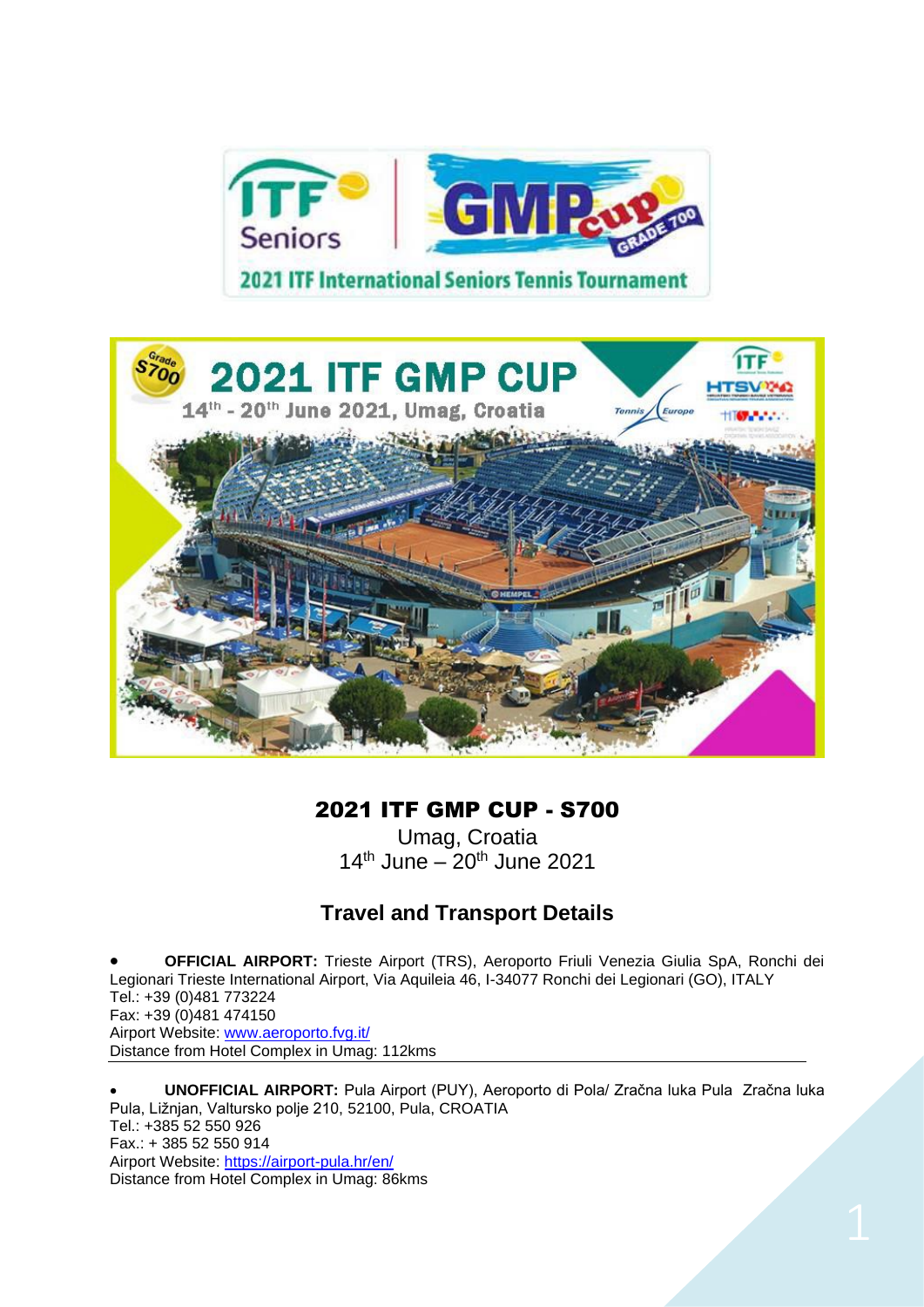• **UNOFFICIAL AIRPORT:** Venice Marco Polo Airport (VCE), Aeroporto di Venezia Marco Polo Aeroporto di Venezia Marco Polo, Viale Galileo Galilei, 30/1, 30173 Venezia VE, ITALY Tel.: +39 041.2609260 Airport Website:<https://www.veniceairport.it/en/> Distance from Hotel Complex in Umag: 207kms

Players should look out for the **2021 ITF GMP CUP - S700,** Umag, Croatia welcome desk which will be displaying signage with the ITF logo (Trieste Airport only). ---------------------------------------------------------------------

### **AIRPORT TRANSFERS:**

All players will be taken from Ronchi Legionari International Airport in Trieste **to the official hotels only** from **Saturday 12 June – Sunday 13 June**, provided that the Player Arrival Form (link below in blue) is received before the deadline (to be confirmed in due course).

Please click on the link below (**in blue**) to provide **arrival and departure details:**

#### **Transport requests – [Arrival and Departure request Link](https://forms.gle/DMS219NEpPqGxJTw9)**

Please note that one (1) transport arrival form is needed per person as it is necessary to provide a full list of names at border control.

Other days **may** be available on request, however, may be priced differently.

Any enquiries relating to Transportation should be referred to the Transport Manager (not the ITF):

#### **Transport Manager Robert Crevar**, Email: **[robert@htsv.hr](mailto:robert@htsv.hr)** Mobi: +385 95 394 2104

Transfers to and from **Pula and Venice** airports can also be requested separately (using the same link above) and agreed according to a limited schedule, details of which will be communicated at a later date. Please contact the tournament organisers directly to enquire about this option.

Please note that a number of shuttle services will take place daily on the dates above and players will need to be flexible.

Transport during the tournament will only be provided to the venues **from the Official hotels only.**

Please note that there will be a charge for all (**players and accompanying guests** as follows:

• cost of a two-way ticket from Ronchi Legionari Airport in Trieste, Italy to one of the Umag hotels (and back to the same airport) is € 100 per person.

Unofficial Pick-up points

- Transport from **Pula Airport** (€ 80 per person each way)
- Transport from **Venice Marco Polo Airport** (€ 100 per person each way (min 3 persons)

*Please note that payment will be accepted in Euros or Croatian Kuna - if paying in Croatian Kuna the exchange rate of EUR / HRK 7.55 will be used to calculate the charge.*

In order to benefit from this service, an arrival form will be created shortly providing full details including a deadline date for information.